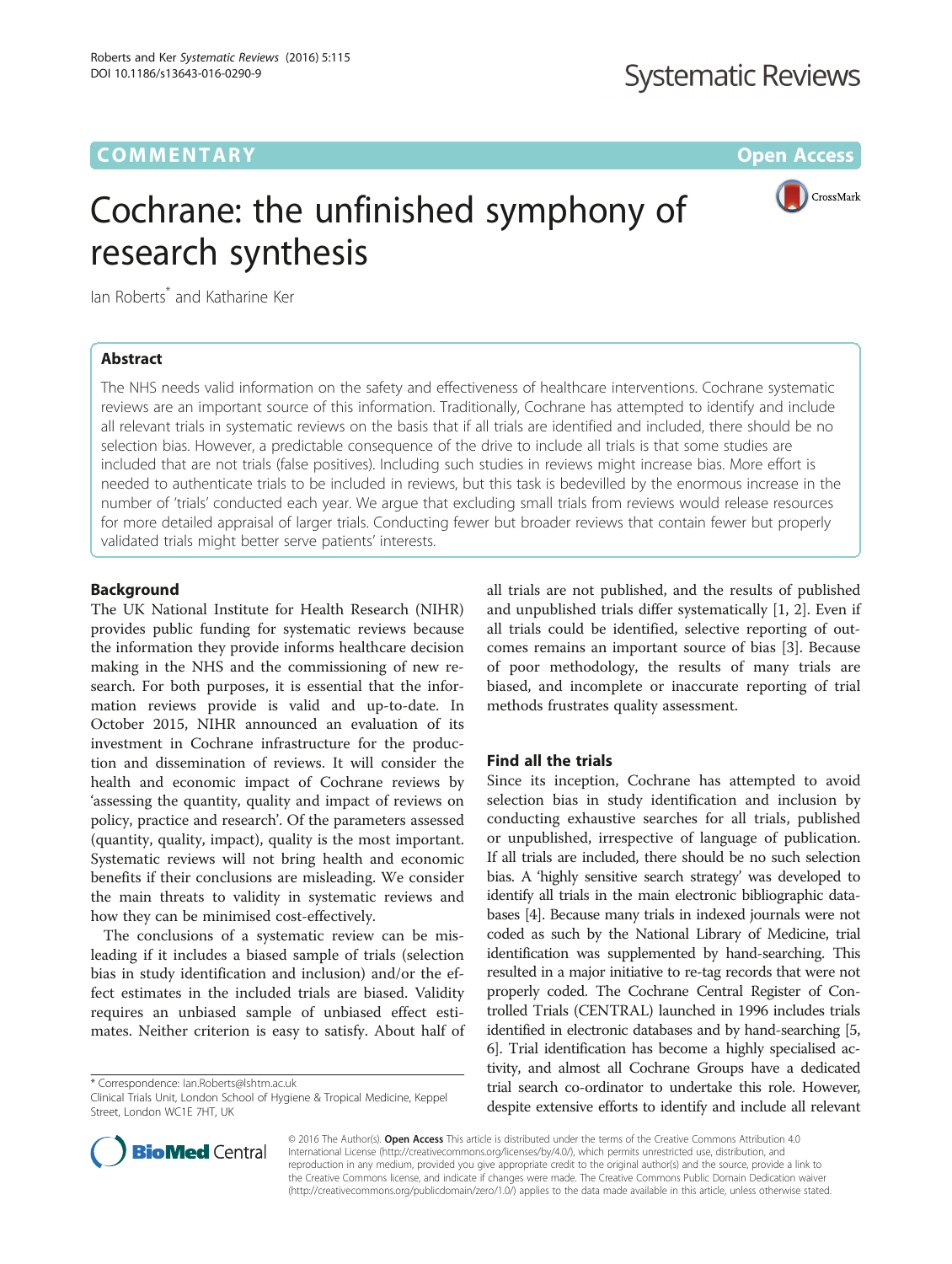trials, selection bias (in study identification and inclusion) still casts doubt on the conclusions of many reviews.

## The problem of false positives

A predictable consequence of the drive to find and include all trials is that some studies are included that are not trials (false positives). Maximising sensitivity often decreases specificity. Many reports claiming to be 'randomised trials' are not in fact randomised, often owing to a lack of an understanding of trial design among the authors and sometimes due to downright deception. An interview study of Chinese authors of so-called randomised controlled trials found that only 7 % were authentic [\[7\]](#page-4-0). Even for trials conducted at university-affiliated hospitals, only 56 % were authentic [[7\]](#page-4-0). Although it would be inappropriate to assume that the prevalence of 'false positives' is as high in other settings, it would also be inappropriate to ignore these findings and take trials at face value without conducting further checking.

Meta-analyses of baseline variables in systematic reviews of randomised trials often reveal surprising imbalances suggesting that randomisation was either subverted or absent [[8](#page-4-0), [9](#page-4-0)]. And some reviews contain fraudulent data. A Cochrane review showing that high-dose mannitol reduced the risk of death after head injury was rewritten after an investigation was unable to confirm that three of the included trials took place [\[10\]](#page-4-0). The conclusions of a review of starch solution in critically ill patients changed importantly after excluding seven 'trials' from an investigator whose research was retracted due to misconduct [\[11, 12\]](#page-4-0). Many journal editors and systematic reviewers take trial reports at face value with little or no effort to confirm whether a trial actually took place or how reliably it was conducted. A recent survey of authors of systematic reviews found that 38 % had no contact with the authors of the original studies [[13](#page-4-0)]. Indeed, the amount of contact with authors is rarely reported in reviews. Checking with ethics committees that ethical approval was obtained for a trial is one of the few ways to obtain independent confirmation that a trial took place and even then is not completely reliable. However, very few (3 %) reviewers check whether the included studies had such approval [[13](#page-4-0)]. Unless sensitive searching is accompanied by similarly rigorous efforts to ensure the integrity of the included trials, the precision gained by including a larger number of 'trials' could be outweighed by an increase in bias.

NIHR funding for Cochrane Groups is proportional to the number of reviews published and the number of trials included in reviews. Both criteria have seriously detrimental unintended consequences. First, it incentivises the fragmentation of evidence. For example, there are over 100 Cochrane reviews on the treatment of hypertension, including separate reviews of treatment trials in people with and without diabetes, rather than a single review assessing whether diabetes is an effect modifier. Second, there is a financial incentive to include every study purporting to be a 'trial' with no incentive to root out false positives.

# The challenge of validating trials

Unless rigorous efforts to identify trials are accompanied by at least as much effort to assess their integrity and completeness, extensive searching may have the unintended consequence of reducing the reliability of reviews. Results from individual patient data meta-analyses are likely to be more reliable in this respect since they involve checking the integrity and completeness of all included data. However, they can be challenging and costly and are not immune from selection bias [\[14](#page-4-0)]. Nevertheless, simpler checks are possible. We believe that authors should be required to provide evidence that the trial actually took place and that the participants were properly randomised, that there were no post-randomisation exclusions and no selective reporting. This could be combined with the use of software to detect plagiarism and statistical data checking (e.g. detection of extreme between study homogeneity). Reviews should routinely report their validation strategies, including which trials were confirmed and which authors were unresponsive.

However, the task of identifying and authenticating all potentially relevant trials is bedevilled by the enormous increase in the number of 'trials' conducted each year (Fig. [1\)](#page-2-0). In 1993, the year the Cochrane Collaboration was founded, 823 trials were indexed in PubMed. Twenty-two years later, the corresponding figure is 9673 trials. If efforts to prevent bias through the complete ascertainment of trials have failed to date, it is unlikely they will succeed in future without a considerable increase in resources. Many Cochrane reviews are already out-of-date and the situation can only be expected to get worse.

## Small trials—are they worth the effort?

Most trials are small. Over half of registered trials include fewer than 100 participants (Fig. [2](#page-2-0)). Many important health outcomes (death, myocardial infarction, stroke, sepsis, pneumonia) are dichotomous and occur in only a small proportion of trial participants. Most small trials register only a few such outcome events in each arm. With such sparse outcome data, there is a substantial risk of selective under-reporting of trials and patient outcomes. This is a major threat to validity. One fifth of Cochrane meta-analyses with a statistically significant result became non-significant after adjusting for outcome reporting bias [\[3](#page-4-0)].

Meta-epidemiological studies show that small, singlecentre trials generally provide larger estimates of treatment effects than large, multi-centre trials [\[15](#page-4-0)–[18\]](#page-4-0). This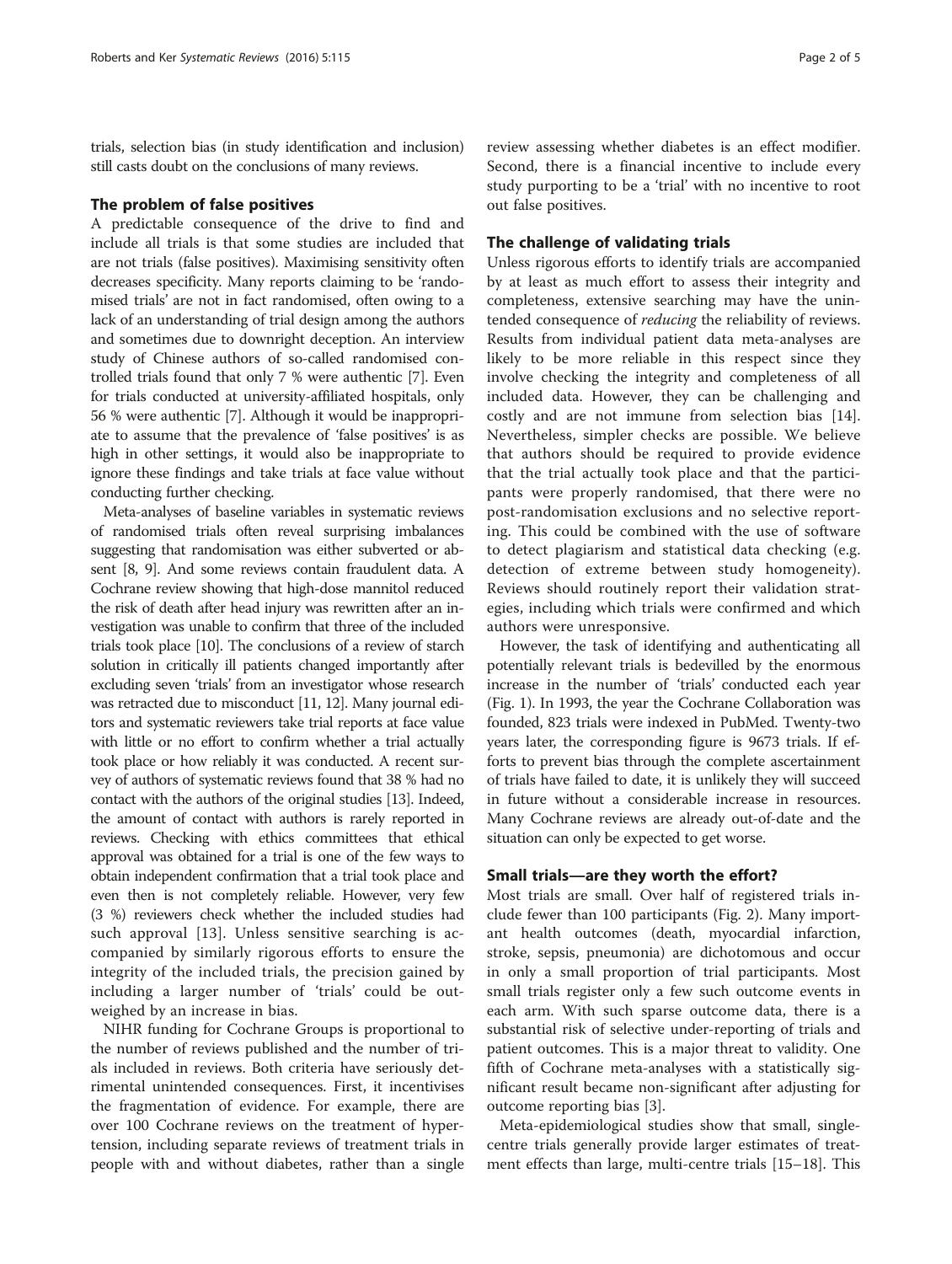<span id="page-2-0"></span>

could be due to strict patient selection and better intervention compliance in small trials. However, it is often due to the poor quality of small trials and their greater risk of selection bias. Furthermore, small trials that are stopped early for apparent benefit often provide implausibly large effects (the overestimates are smaller in large trials) [[19, 20\]](#page-4-0). Random effects models exacerbate small study bias. In the presence of heterogeneity, random effects models give greater weight to small studies, which are more susceptible to bias. Small studies with

large effects appear to 'anchor' the meta-analysis such that the result is largely unchanged regardless how large the subsequent trials. When meta-analyses are restricted to larger studies, treatment effects that appear large and statistically significant when all trials are combined usually become smaller [\[16](#page-4-0)]. This suggests that including all apparent trials in systematic reviews can increase rather than decrease bias.

The well-documented unreliability of small trials offers an opportunity to increase the validity of reviews whilst

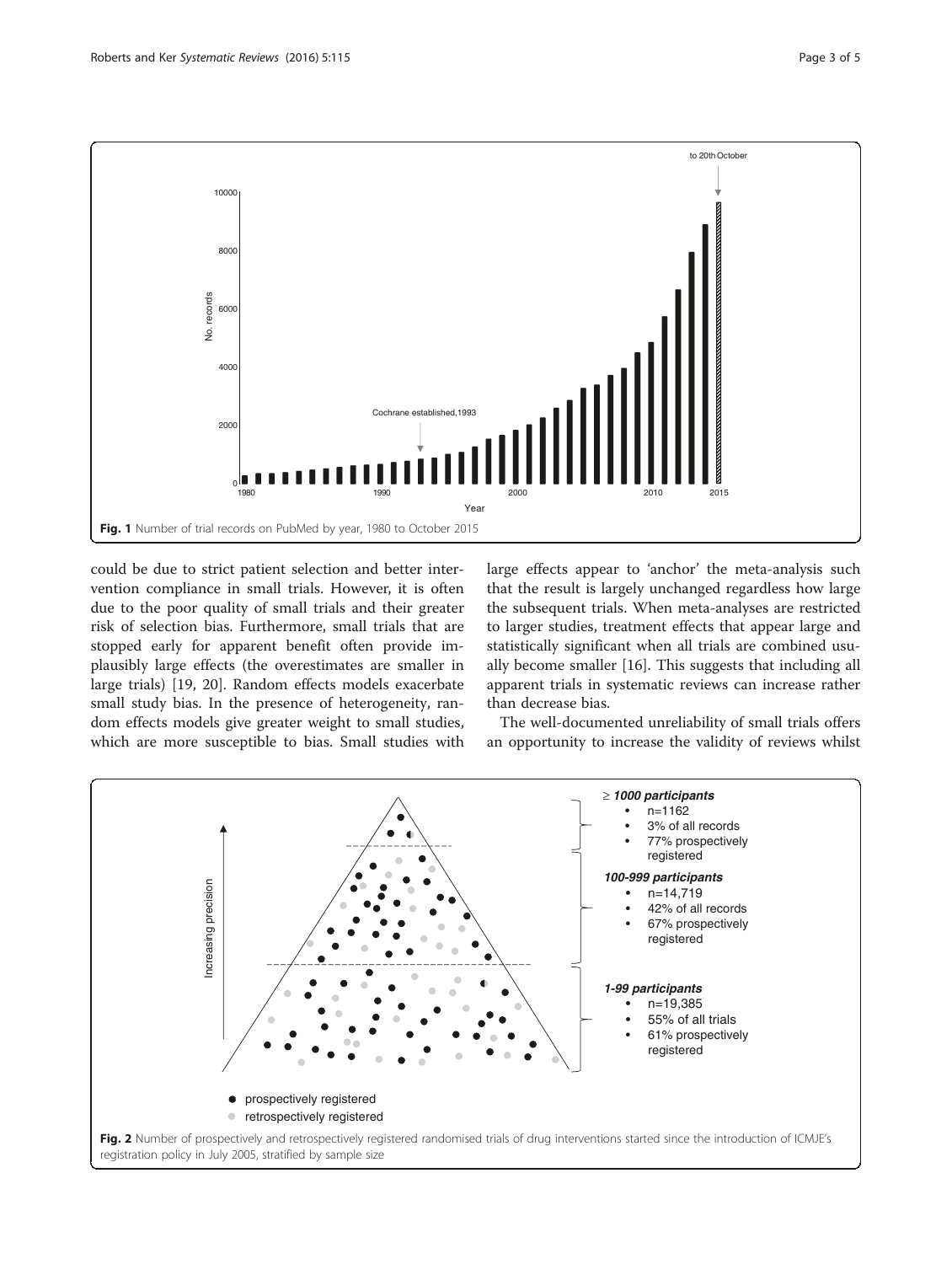reducing the burden and cost of conducting and maintaining them. Although large trials provide more information about the treatment effect than small trials, the time and effort required to evaluate a trial is often inversely related to sample size. Limiting inclusion to larger trials would release resources that could be redirected to a more thorough critical appraisal of the trials that provide the most information. The sample size cutoff would clearly depend on the objectives of the review and the outcomes of interest. The information content of a trial depends on the number of events rather than the number of participants. Quantitative research is needed on the sample size cut-off that would provide an optimal balance of sensitivity and specificity, and on other markers of unreliable data.

The exclusion of grossly underpowered trials from systematic reviews and meta-analyses should reduce bias, but it is not a guarantee. A more reliable approach would be to identify trials for inclusion in systematic reviews from trial registers [[21](#page-4-0)]. Systematic reviews that entail complete ascertainment of results from all (or an unbiased sample of) prospectively registered trials (i.e. trials registered before the first patient is enrolled) should not be affected by selection bias in trial identification and inclusion. Indeed, preventing such selection bias is one of the main purposes of registers, and trials with large sample sizes are more likely to be prospectively registered (Fig. [2](#page-2-0)). However, including only prospectively registered trials is not sufficient. Trials that were prospectively registered but not reported must be sought out and included to avoid bias. Similarly, data on health outcomes that were collected but not fully reported must be pursued and included. This will take time and effort and will be greatly facilitated by excluding the myriad small trials that provide negligible amounts of information.

# Counter arguments

Some argue that including all trials, regardless of size or quality, allows reviewers to draw attention to the scandal of low-quality, underpowered trials [\[22\]](#page-4-0). We agree that the main contribution of systematic reviews has been to highlight the miserable unreliability of most biomedical research. However, in the light of the methodological advances from meta-epidemiological studies, it is questionable whether highlighting poor quality remains a legitimate use of public funds. Indeed, including such trials in reviews gives them unwarranted endorsement.

Another argument for including small trials in reviews is that the combined results from small trials often motivate larger high-quality studies. For example, Chalmers and Glasziou argue that 'funders and regulators cannot be expected to support and endorse large studies without some reassurance from the results of smaller existing studies that the substantial investment needed is justified' [\[23, 24\]](#page-4-0). Whilst we agree that investment in new research should be preceded by systematic assessment of existing evidence, it is essential to avoid making funding decisions that are heavily influenced by biased research. Because effect estimates from systematic reviews often inform sample size calculations, there is a danger that inflated effect estimates from reviews of small trials motivate new trials that are underpowered to detect realistic treatment effects. For example, a Cochrane review of randomised trials of the effect of preoperative statins on the risk of post-operative atrial fibrillation included 17 small trials with a total of 2138 participants and reported a halving of the odds of post-operative atrial fibrillation with statin treatment (OR = 0.54; 95 % CI 0.43 to 0.67;  $p < 0.01$ ) [[25](#page-4-0)]. This claim was later refuted by a randomised trial (the Statin Therapy in Cardiac Surgery (STICS) trial) that included more outcome events (cases of atrial fibrillation) than all the previous trials combined that found no reduction in atrial fibrillation (OR =  $1.04$ ; 95 % CI 0.84 to 1.30;  $p = 0.72$ ) [[26](#page-4-0)]. Fortunately, the STICS trial investigators were appropriately sceptical of the large treatment benefits suggested by the Cochrane review of small trials and conducted a trial with sufficient power to exclude a more plausible effect. However, although the new trial appears to refute the conclusion of earlier smaller trials because of the anchoring effect of small studies with large treatment effects, the updated meta-analysis will still suggest a significant reduction in atrial fibrillation with statin treatment, a conclusion that seems unlikely.

# Conclusion

The NHS needs valid information on the safety and effectiveness of healthcare interventions. This information must be provided cost-effectively. Although investment in systematic reviews can be more cost-effective than conducting new trials, this should not rule out consideration of how to improve the cost-effectiveness of conducting reviews. We argue that attempting to identify and include all apparently relevant trials might increase rather than decrease bias and may not be the most costeffective approach. Many supposed 'trials' are not in fact randomised trials. The gulf between individual participant data meta-analyses, where all data is thoroughly checked for accuracy and completeness, and systematic reviews based on published data from apparent trials is too wide. More effort is needed to validate trials and obtain data on unreported outcomes. Excluding grossly underpowered small trials from reviews might increase validity and release resources for more detailed appraisal of included trials. NIHR incentives to conduct narrowly focused reviews including everything purporting to be a trial should be re-considered. Incentives to conduct fewer but broader reviews that contain fewer but properly validated trials might better serve patients' interests.